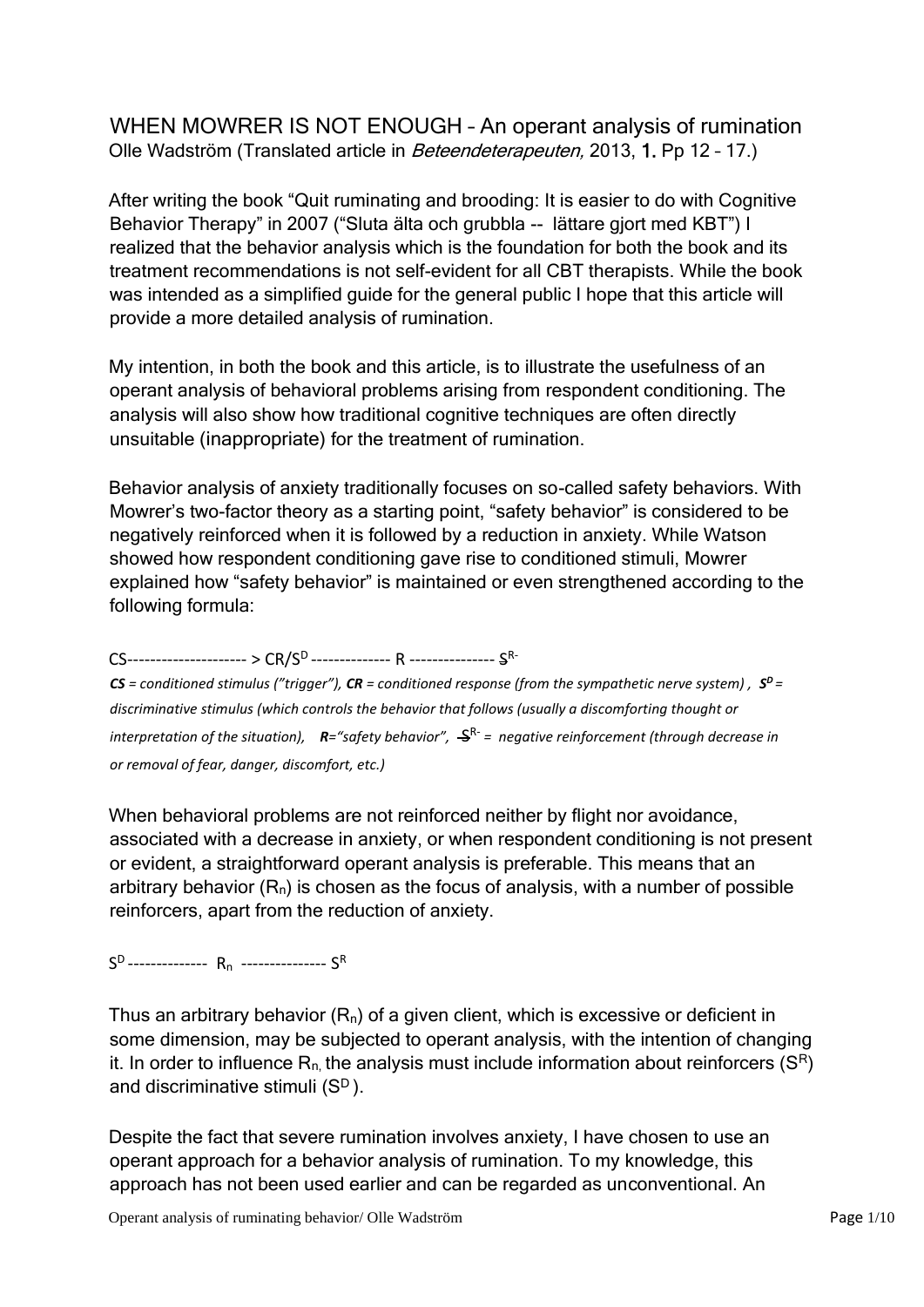operant analysis leads to an interesting and decisive conclusion: that exposure with response prevention is the self-evident treatment of choice. The operant analysis results in the same choice of treatment as a strict analysis based on Mowrer's twofactor theory.

In my opinion it is essential to use an operant analysis, since Mowrer's two-factor theory only gives a momentary analysis of rumination, which are (instead) many behaviors which occur repeatedly over a period of time, as a behavior chain.

The question that persons who ruminate ask is why they can't stop ruminating, even if that is what they long for most of all. As a behavior analyst my question is: What reinforces thinking of discomforting, distressing or intrusive thoughts?

Before I examine the operant analysis of rumination I would ask you to consider the following story, which resembles what happens when a person ruminates.

Peter comes home from school and goes looking for his mother. He has been teased by his classmates and now he wonders if this will continue until he becomes the object of their bullying. When he worries about this he has many discomforting thoughts about all the unpleasant things that might happen. One scenario is quickly surpassed by one that is even worse. These scenarios include more and more frightening details the longer Peter talks to his mother. His mother responds to his worry with logical arguments, comforting comments, reassurance and soothing advice about how he should act next time his classmates tease him. In reality she has no magic solution, specific knowledge or inside information that is certain to calm him down.

*Peter: They tease me and say I have a big nose.* 

 *Mother: Your nose isn't bigger than anyone else's.* 

*Peter: They laughed at me.* 

*Mother: Your profile is Grecian and it's beautiful.* 

*Peter: Then they said there was a bump on it* 

*Mother: You should be glad you don't have a little turned-up nose.* 

*That wouldn't look good on a man.* 

*Peter: What if they tease me again tomorrow?* 

*Mother: You'll see that they'll have forgotten all about this tomorrow.* 

*Peter: Chris will be back tomorrow and he's the worst tease of them all!* 

Through evolution our brains have adapted to looking for danger and threats. Peter's "scary or warning brain" is continually presenting him with new details that show that the next day can be dangerous. Why does it do this?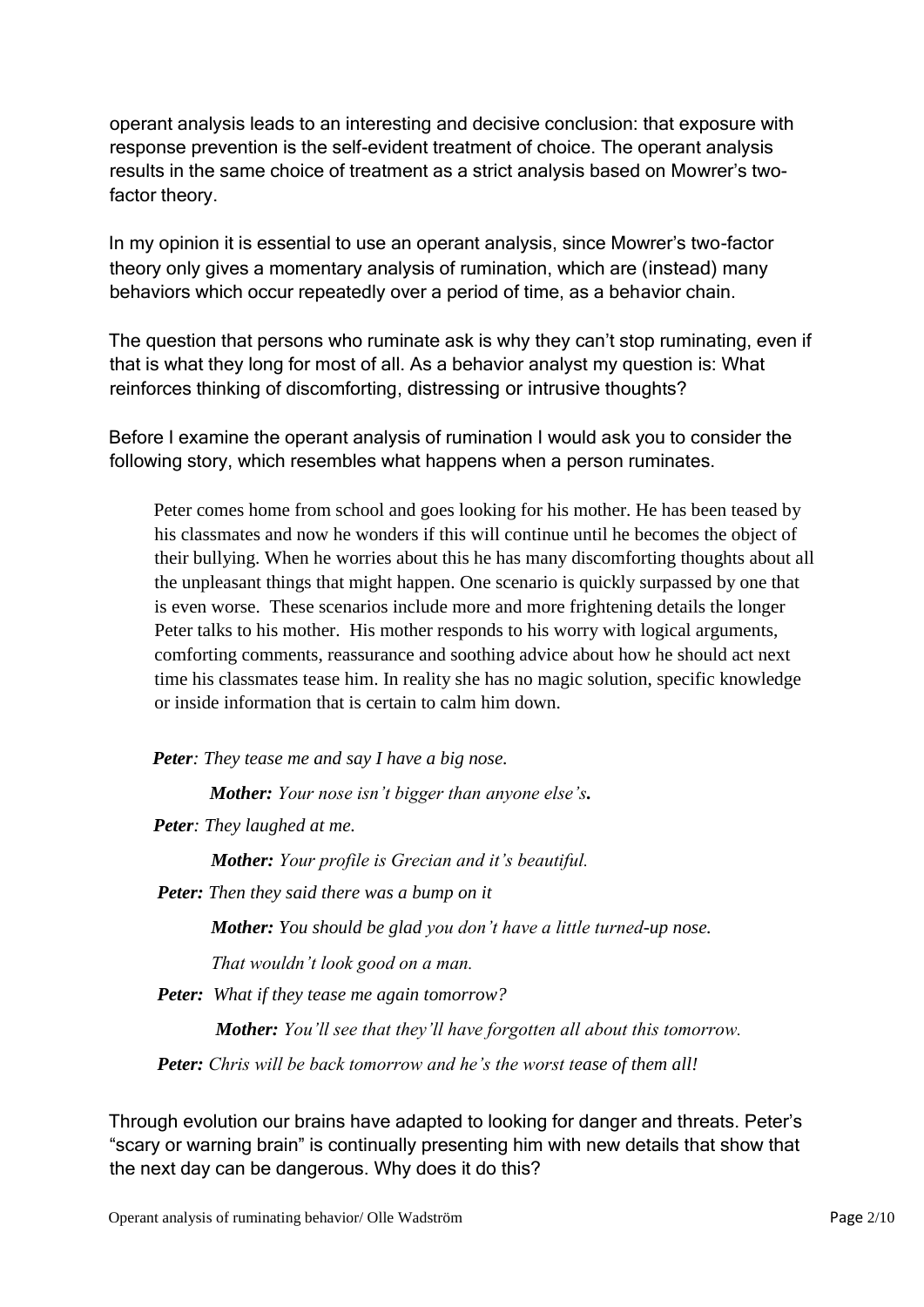The frightening fantasy that evolution has carved out for us has been definitive for the survival of homo sapiens, who is slow, weak and harmless per se. Those individuals who have had the ability to imagine danger before it becomes evident or even close, have more time to plan and take precautionary measures. This ability has favored survival. Better to imagine 999 dangers unnecessarily than to miss the single one that can be fatal.

Evolution is not however reason enough to explain why Peter is constantly thinking about new dangers, why the thoughts are so intrusive. From an operant perspective there must be some reinforcement for Peter's discomforting or distressing thoughts. An operant behavior - thoughts are operant behaviors - must be reinforced or else it will be extinguished.

Peter's mother's comforting and reassuring answers negatively reinforce Peter's frightening thoughts, which increase, as a consequence. Therefore his brain continues to produce more and more unpleasant and discomforting thoughts. Why are his mother's reassuring answers reinforcing for Peter? Because they temporarily – extremely temporarily – ease his nagging worry and discomfort. However, his mother's reassurance can only be reinforcing if Peter experiences sympathetic arousal ("fight-flight reaction") when he worries. This arousal is a necessary condition for his mother's comfort to act as negative reinforcement.

Phenomena which influence the effect of reinforcers are called establishing operations (EO). Establishing operations (or conditions) are any phenomena that strengthen or weaken the effect of reinforcement. Feelings (hunger, thirst, anxiety and illness) as well as values, ideas, or misunderstandings can act as EO for behavior. Establishing operations (EO) originally designated an "operation" in order to increase the effect of a given reinforcer. For example withholding food from an organism increases the effect of food as a reinforcer. Michael's (1982) definition of EO is…

*"any change in the environment which alters the effectiveness of some object or event as reinforcement and simultaneously alters the momentary frequency of the behavior that has been followed by that reinforcement"* 

Worry must include sympathetic arousal in the form of a physiological reaction if Peter's mother´s reassurance is to be reinforcing. Without a physiological reaction as an EO, her comments would not have any reinforcing effect on Peter's discomforting thoughts and questions. These thoughts and questions would thus quickly disappear through extinction.

From Peter's perspective the problem is the excessive occurrence of unpleasant and discomforting thoughts which he reports to his mother. His goal is to decrease or eliminate these thoughts. A traditional analysis based on Mowrer's theory would focus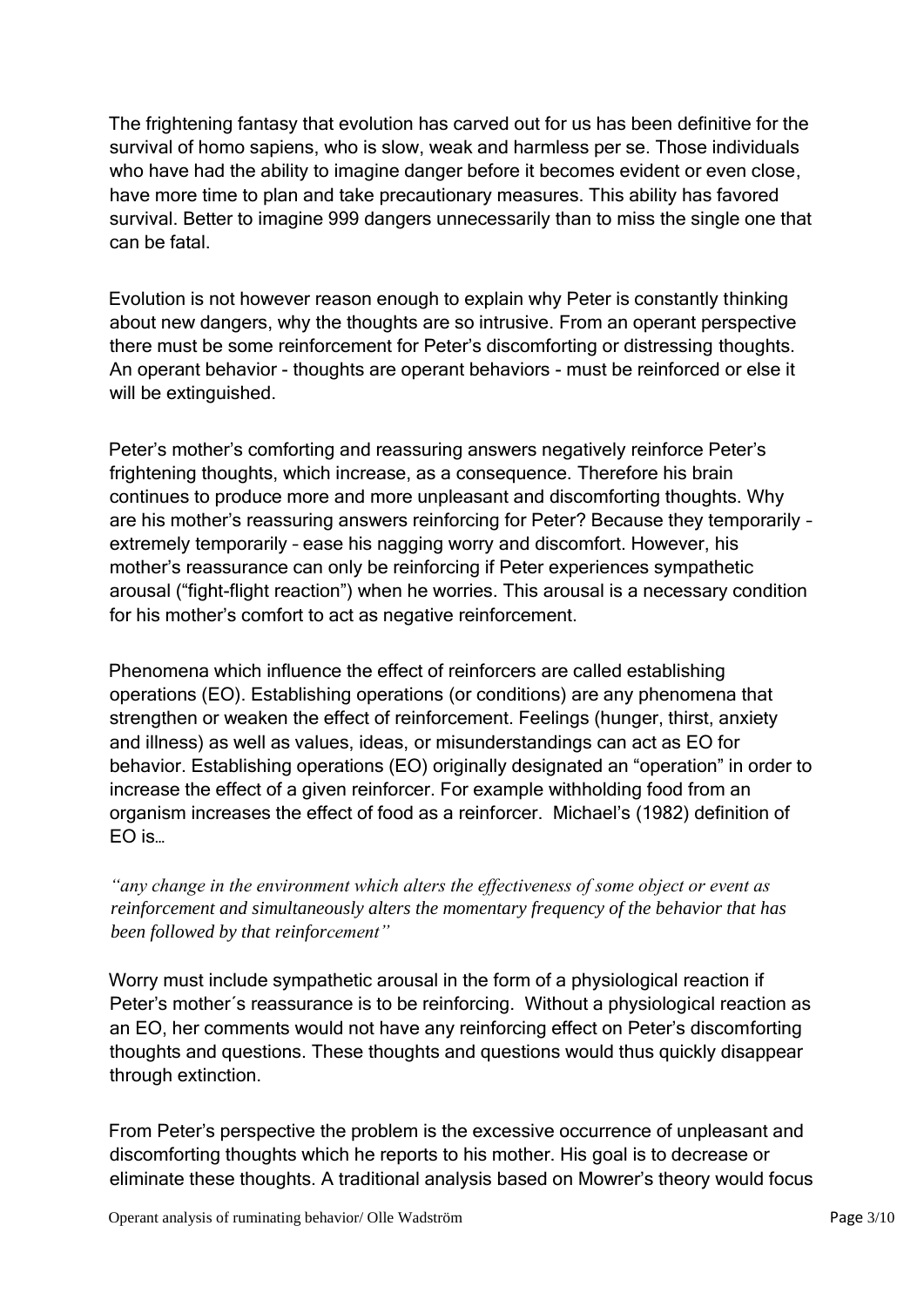on the mother's reassurance as the target behavior. Not so with an operant analysis. The mother's reassuring answers would be regarded as a consequence, which functions as negative reinforcement for Peter's (reports of) thinking unpleasant or discomforting thoughts.

| Peter is upset          | He says "They say my | Mother comforts him     |  |
|-------------------------|----------------------|-------------------------|--|
| Thinks "My nose is big" | nose is big"         | "Your nose isn't bigger |  |
|                         |                      | than anyone else's"     |  |

It is important to remember that anxiety, or more preferably the accompanying physiological reactions (the sympathetic nervous system is activated), serve as an establishing operation (EO). Without this information the analysis of rumination is incomprehensible.

Rumination is like an inner dialogue between Peter and his mother.

Let us examine what happens in the brain of a ruminator and compare it with Peter's rumination with his mother. Rumination involves both thoughts that signal danger (discomforting or intrusive thoughts) and thoughts that may constitute potential solutions, hopeful possibilities, explanations or reassuring answers (comforting thoughts).

If a person is threatened or in danger and experiences increased sympathetic arousal (anxiety and stress) and then escapes or solves the situation with "safety behaviors" then the elements which were fought or guarded against can become conditioned stimuli (CS) – respondent conditioning. Conditioned stimuli automatically produce reactions in the sympathetic nervous system.

When a person is threatened or confronted with a problem that lacks an obvious solution then worry, including physiological reactions quickly intensifies through respondent conditioning. If a person with discomforting thoughts tries to generate his/her own solution, explanation or comforting thoughts his/her discomforting thinking will be reinforced. His/her "comforting thoughts" act as "safety behaviors" and momentarily "save" him/her from worry and discomfort. Performing "safety behaviors" when the sympathetic nervous system is activated enables respondent conditioning to occur. Respondent conditioning (also known as classical conditioning) was described by Watson who induced a rat phobia in little Albert. While Albert was playing with a white rat, Watson created a loud and sudden noise (which is universally innately frightening and an unconditioned stimulus UCS) which activated the sympathetic nervous system. Thereafter Albert was rescued from the presence of the rat by removal of it. This made Albert afraid of the rat. The rat became a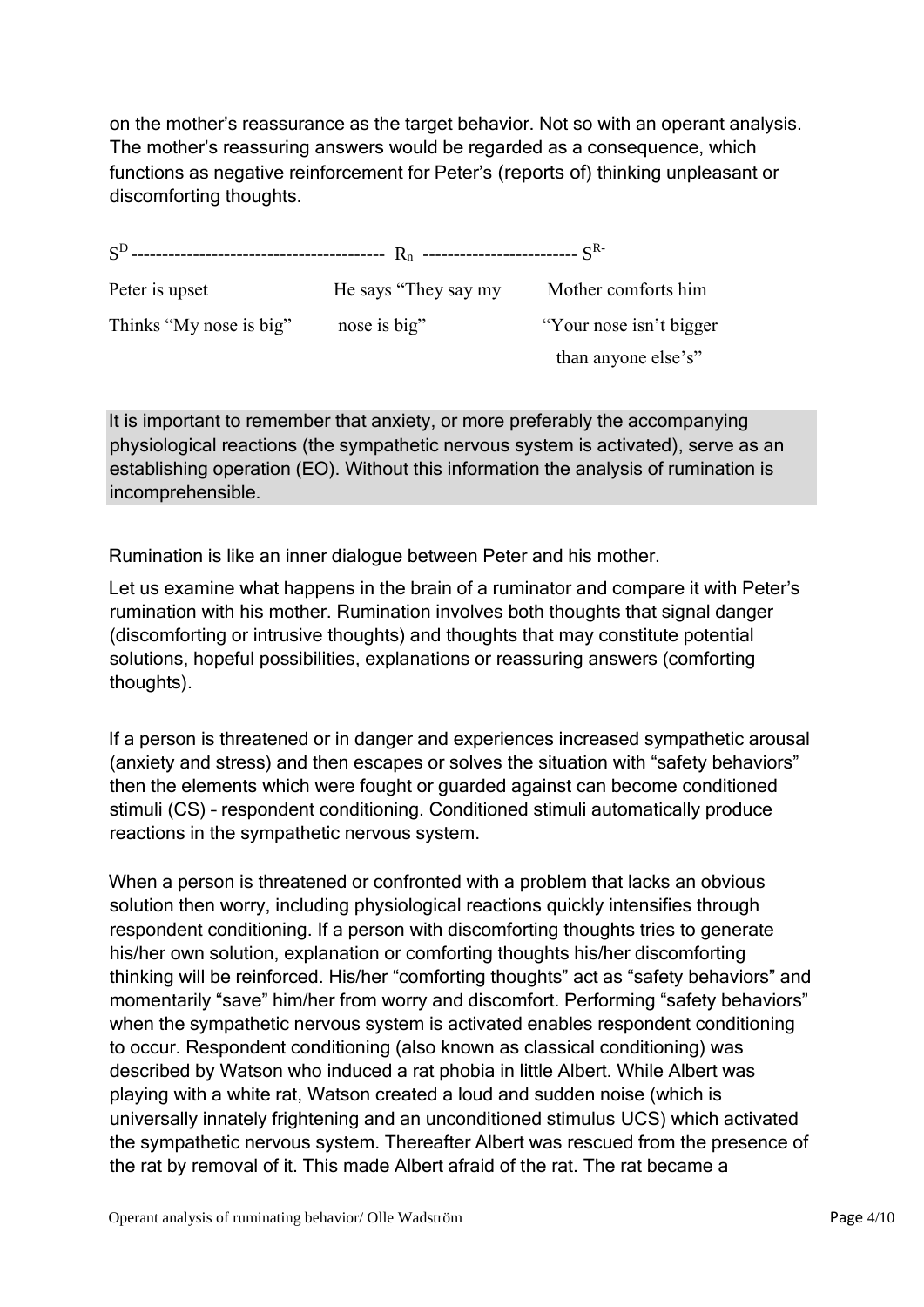conditioned stimulus (CS) which elicited a conditioned arousal of the sympathetic nerve system (CR).

UCS-------------------- > UCR/SD- -------------- R------------------------- S Rsudden noise arousal rat removed Albert calms down\*\*

It makes no difference if comforting thoughts are supplied by Peter himself or by his mother. The comfort provides immediate and momentary relief, in the presence of sympathetic arousal (EO). "Comforting thoughts" recuse Peter from the frightening contents of his discomforting thoughts. Consequently the discomforting thoughts risk becoming Peter's "white rats" – conditioned stimuli (CS).

Mowrer's two factor theory describes what happened as follows:

|                      |                      |                     | $S^{R-}$     |
|----------------------|----------------------|---------------------|--------------|
| <b>Discomforting</b> | arousal/same thought | comforting thought/ | reduction of |
| thought              |                      | other "safety"      | discomfort   |
|                      |                      | behavior"           |              |

When safety behavior occurs in the presence of sympathetic arousal there is always a risk of conditioning, i.e. a naturally upsetting thought runs the risk of becoming a conditioned stimulus (CS) with the ability to automatically elicit sympathetic arousal (CR) in the future.

Negative reinforcement of thinking discomforting thoughts in combination with respondent conditioning is the result of being busy thinking about solutions, explanations or other types of calming comforting thoughts.

Returning to little Albert, he was not only afraid of white rats after respondent conditioning. His fear generalized to other similar, related phenomena such as white rabbits, a ball of cotton waste and a bearded Santa Claus mask. Generalization was the result of the avoidance behaviors which were used after the conditioning.

Likewise, the topographic contents of the discomforting thoughts are a result of the occurrence of comforting thoughts. New, related discomforting thoughts which turn up in the "scary brain" are frightening. Thus, generalization to new related aspects of discomforting thoughts will occur.

### Behavior chains – operant analysis

We have now seen how respondent conditioning can create thoughts which become automatically frightening (CS) through conditioning. To understand the operant analysis and why rumination is so difficult to stop (terminate) I must introduce the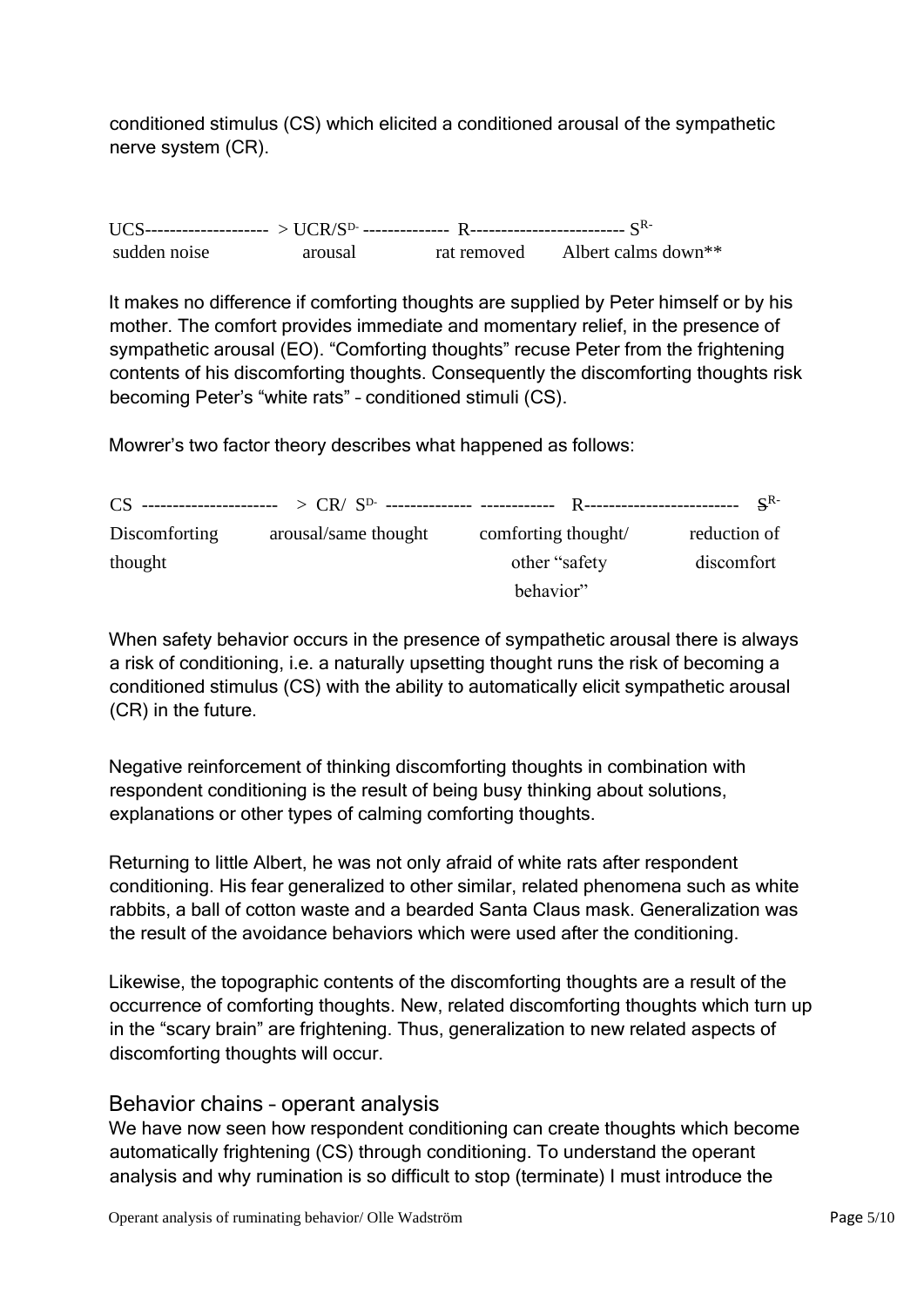concept of behavior chain. Anxiety (including sympathetic arousal) is now an EO which continues to be present and occasionally (intermittently) increases through new respondent conditioning,

With this in mind we can regard rumination from an operant point of view. Regardless of what comforting thoughts turn up in the form of solutions, explanations or last resorts, the scary brain will always be on the look-out for new, related dangers, since no peril can be ignored. To miss a potential threat can be the difference between life and death for a Stone Age man.

Discomforting thoughts are therefore always present, but with partially renewed contents and with an adaption and interpretation which is connected with the current context/situation.

This occurs not only because evolution has provided humans with an innovative scary brain but also because rumination operates as a behavior chain.

A behavior chain is characterized by the fact that the reinforcement for each individual behavior becomes a discriminative stimulus for the next operant behavior (Sundel & Sundel, 1999).

 $S^D$ ---- R<sub>1</sub> ---- S<sup>R+</sup>= S<sup>D</sup>-----R<sub>2</sub> ---- S<sup>R+</sup>=S<sup>D</sup> -----R<sub>3</sub> ---- S<sup>R+</sup>= S<sup>D</sup> ----- R<sub>4</sub> ---- S<sup>R+</sup>

Let me present another example of a behavior chain from a completely different context: I am sitting at the computer, chatting with a friend. I send my message; this is my operant behavior (R). This behavior is reinforced when my friend's reply appears on my screen. This reinforcement is simultaneously a discriminative stimulus  $(S<sup>R+</sup> = S<sup>D</sup>)$  for me to resume my writing (R<sub>2</sub>). Another example: When reading a text the brain retains part of a line (R<sub>1</sub>) until the letters are registered and understood (S<sup>R+</sup>) making understanding/reinforcement a stimulus  $(S<sup>D</sup>)$  to focus the eyes on the next section of text  $(R_2)$ , etc. etc.

Likewise, in the rumination chain, the comforting thoughts which function as negative reinforcement are also a start stimulus  $(S<sup>D</sup>)$  for thinking about a new dangerous aspect or discomforting thought.

 $S^D$  --- R<sub>1</sub> --------- S<sup>R-</sup> = S<sup>D</sup> ----- R<sub>2</sub> ------ S<sup>R-</sup> = S<sup>D</sup> ----- R<sub>3</sub> ------- S<sup>R-</sup> = S<sup>D</sup> ----- R<sub>4</sub> ------ S<sup>R-</sup> Discomforting Comforting Discomforting Comforting Discomforting Comforting Discomforting aso thought thought thought thought thought thought thought

Instead of just relieving worry/anxiety (including arousal), comforting thoughts also become discriminative stimuli  $S<sup>D</sup>$  for more and new frightening thoughts, which may increase the sympathetic arousal through respondent conditioning.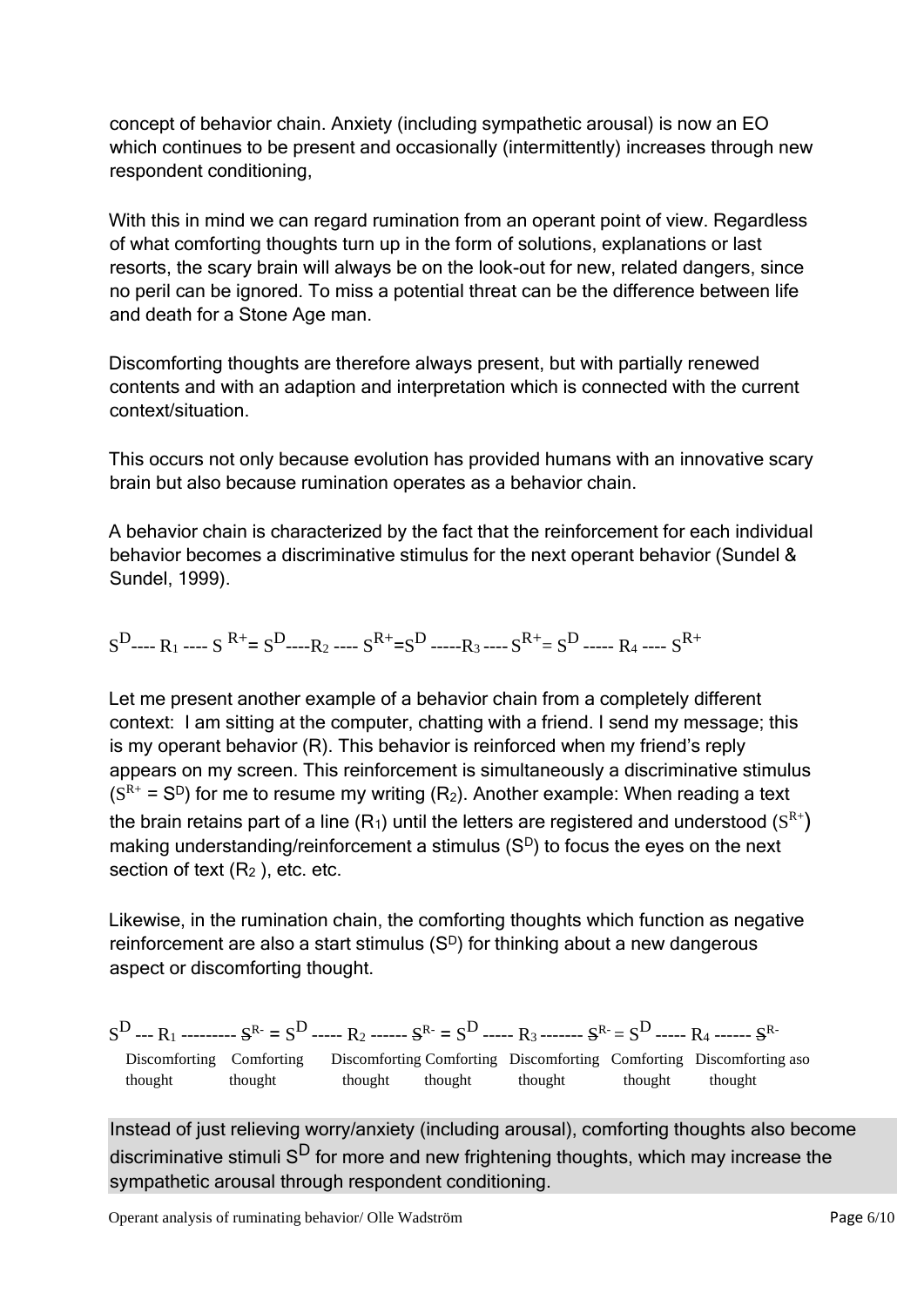Applying the same analysis to Peter and his mother then Peter's discomforting thoughts are R, his mother's reassuring answers are negative reinforcement stimuli  $(S<sup>R</sup>)$  for Peter's behavior to think discomforting. Her answers are also a signal  $(S<sup>D</sup>)$ for Peter's objections - i.e. new discomforting thoughts (R). Peter simply wants more comfort and more certain answers so that he can feel completely safe. But instead his worry increases, through respondent conditioning.

## Summary of the operant analysis of rumination

I choose to make discomforting thoughts the focus or target of the operant analysis, instead of the more traditional focus on anxiety reducing safety behavior.



It is amazing that when the goal is to extinguish discomforting thinking (R) by removing the reinforcement (fig 2), the operant analysis leads to exposure with response prevention as does the respondent analysis (fig 1).

To understand this analysis it is necessary to keep two paradigms in mind, alternating and simultaneously (See Figures). In the first paradigm comfort thoughts (R) are negatively reinforced flight behaviors. In the other paradigm discomforting thoughts are R and comforting thoughts simultaneously serve as both negative reinforcement and discriminative stimuli ( $S^{\text{R-}} = S^{\text{D}}$ ) in the behavior chain.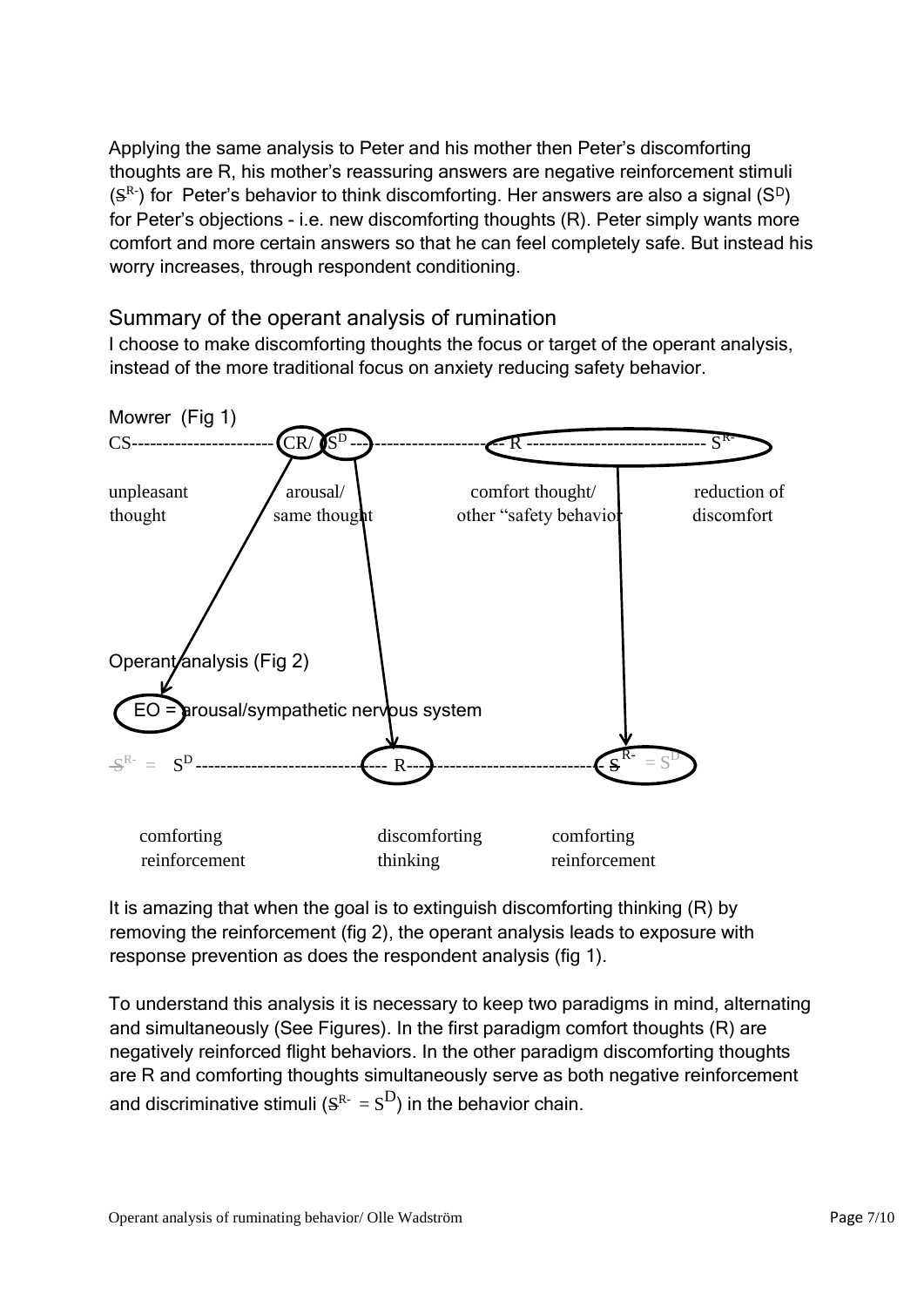# Treatment of rumination

How then does the operant analysis differ from the traditional? In traditional exposure with response prevention the main intervention is usually to ask patients to refrain from their "safety behaviors" (fight and flight behaviors). On this case these behaviors are thoughts. It is well-known that a decision to not think comforting thoughts, so as not to reinforce discomforting thoughts, is impossible. As soon as one must think about what one is not allowed to think, the "forbidden" thought is already there. Therefore it is necessary to use techniques with behaviors which are incompatible with thinking comforting thoughts. At the same time it becomes clear through the behavior analysis why these kinds of techniques are effective. The following techniques are all examples of techniques which make it possible to block comforting thinking and consequently make it possible to extinguish the thinking of discomforting thoughts.

- 1. Acceptance
- 2. A gambling attitude chance
- 3. Think the worst thought, increase the discomforting thought
- 4. Think like a fatalist
- 5. Defusion (ACT technic)
- 6. Mindfulness

If these techniques are used in the right way it is impossible to concurrently think comforting thoughts. Acceptance is the common and efficacious component in these techniques.

What role does respondent conditioning play in rumination?

Some arousal from the sympathetic nervous system must occur when rumination first occurs. Later on it must occur intermittently during the actual ruminating so that a high level of arousal can become an establishing operation (EO). Once arousal is wellestablished as an EO the behavior chain will be automatic, self-propelled or selfgenerating due to the negative reinforcement of discomforting thinking in the behavior chain.

Which learning principles form the foundation for the analysis?

- 1. Respondent conditioning which occurs after fight, escape or avoidance ("safety behaviors") in the presence of sympathetic arousal. (Watson and Mowrer).The person learns to automatically fear the cause (CS) of escape or avoidance.
- 2. Negative reinforcement. Comforting thoughts are behaviors that provides temporary relief from anxiety and enables respondent conditioning (occurs through escape/avoidance of discomforting thoughts).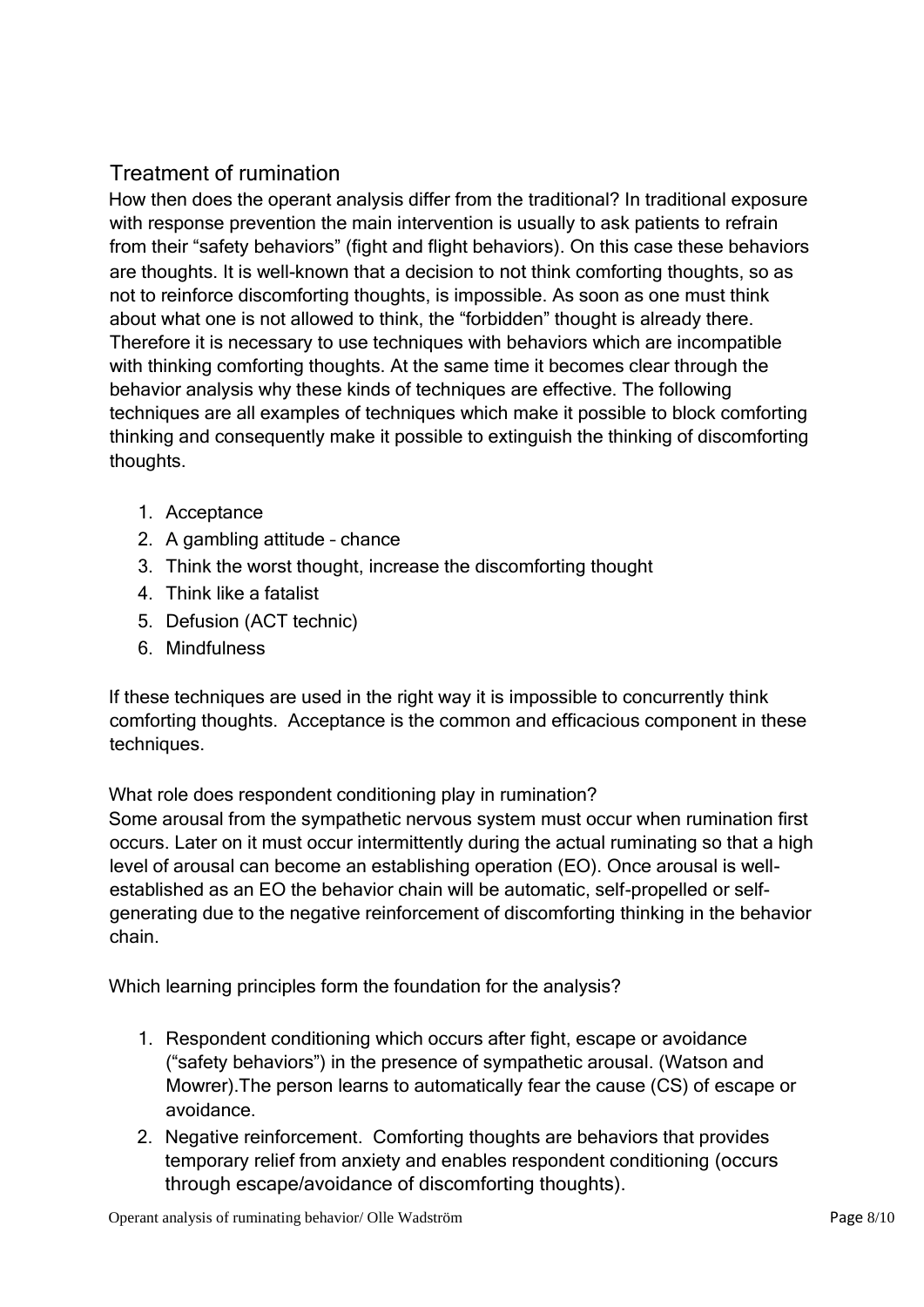- 3. Premack´s principle. See point 1 above. (A behavior which occurs frequently can be used to reinforce another behavior). Frequent comforting thoughts are reinforcement for discomforting thinking. The principle is not discussed in this article.
- 4. Behavior chain with its characteristic feature that reinforcement is also a discriminative stimulus ( $S<sup>D</sup>$ ) for the next behavior (R), etc. Rumination is a socalled homogenous behavior chain.
- 5. Shaping topography (i.e. broadening and widening the contents of the discomforting thinking). Also known as generalization. Mentioned but not discussed in this article.
- 6. Shaping frequency (increase in number of discomforting thoughts). Increase in frequency due to the negative reinforcement.
- 7. Establishing operation. A sympathetic arousal/discomforting sensation/anxiety acts as an EO throughout the entire rumination behavior chain. If the sympathetic arousal/"anxiety" is not present as an EO then comforting thoughts cannot serve as reinforcement and discomforting thinking would be extinguished.

# Advantages of the operant analysis

In my clinical work I have found that when patients are presented with an explanation of how behavior chains work in the psycho education phase of therapy, they find the concept appealing, easy to understand and applicable to their own problems. This insight acts as an especially strong establishing operation (EO) which makes it reinforcing for them to test the behaviors and methods that I present which are incompatible with comforting thoughts. If a therapist understands the operant analysis then he/she is less likely to fall into the trap of reassuring the patient by logical objections, probability calculations, etc. Reassurances act as a kind of comforting thoughts which come from another person. As therapist one must refrain from actively reinforcing the discomforting thinking that the patient presents.

Operant analysis is both useful and pertinent in the majority of anxiety syndromes, especially when the course of anxiety contains ruminating elements and is drawn-out, with repetitive "safety behavior", as is often the case with OCD, social phobia, panic anxiety, GAD, anticipatory anxiety, agonized decision-making etc.

The implications of the operant analysis of rumination is presented in depth in my book "Quit ruminating and brooding - It is easier with CBT" together with numerous examples.

### Useful metaphor

Think of the "scary brain" as a tennis player who serves thoughts. He serves discomforting thoughts to the sensible or logical brain which is expected to return the serve with reasonable/good answers. By ignoring the serves and letting them go on past him the player finishes the match more quickly. Who wants to play tennis with someone who never bothers to return the ball?